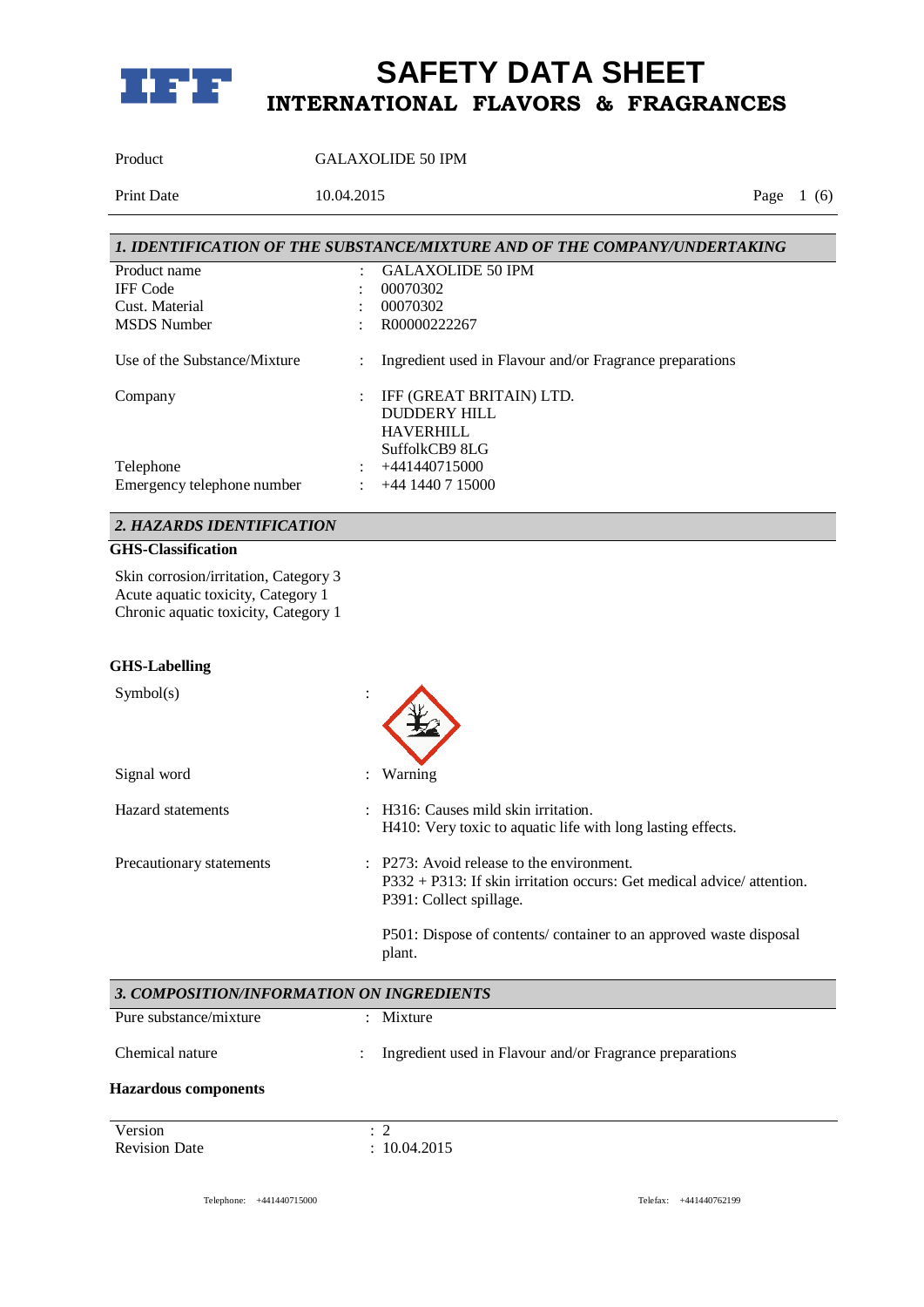

## Product GALAXOLIDE 50 IPM

Print Date 10.04.2015 Page 2 (6)

| <b>Chemical Name</b>                                                                  | CAS-No.    | Concentration |
|---------------------------------------------------------------------------------------|------------|---------------|
| $Cyclopenta[g]-2-benzopyran,$<br>$1,3,4,6,7,8$ -hexahydro-4,6,6,7,8,8-<br>hexamethyl- | 1222-05-5  | $60 - 100\%$  |
| Tetradecanoic acid, 1-methylethyl ester                                               | $110-27-0$ | $30 - 60\%$   |
| none                                                                                  |            |               |

*4. FIRST AID MEASURES* Inhalation : Remove from exposure site to fresh air and keep at rest. Obtain medical advice. Skin contact : Remove contaminated clothes. Wash thoroughly with water (and soap). Contact physician if symptoms persist. Eye contact : Flush immediately with water for at least 15 minutes. Contact physician if symptoms persist. Ingestion : Rinse mouth with water and obtain medical advice. *5. FIREFIGHTING MEASURES* Suitable extinguishing media : Carbondioxide, dry chemical, foam.

| <b>6. ACCIDENTAL RELEASE MEASURES</b> |                                                                                                                                                                                                                                                             |
|---------------------------------------|-------------------------------------------------------------------------------------------------------------------------------------------------------------------------------------------------------------------------------------------------------------|
| Personal precautions                  | : Avoid inhalation and contact with skin and eyes. A self-contained<br>breathing apparatus is recommended in case of a major spill.                                                                                                                         |
| Environmental precautions             | : Keep away from drains, surface- and groundwater and soil.                                                                                                                                                                                                 |
| Methods for cleaning up               | : Clean up spillage promptly. Remove ignition sources. Provide<br>adequate ventilation. Avoid excessive inhalation of vapours. Gross<br>spillages should be contained by use of sand or inert powder and<br>disposed of according to the local regulations. |

| 7. HANDLING AND STORAGE         |                                                                                                                                                                                                                                                                                                                                                       |
|---------------------------------|-------------------------------------------------------------------------------------------------------------------------------------------------------------------------------------------------------------------------------------------------------------------------------------------------------------------------------------------------------|
| <b>Handling</b>                 |                                                                                                                                                                                                                                                                                                                                                       |
| Advice on safe handling         | : Avoid excessive inhalation of concentrated vapors. Follow good<br>manufacturing practices for housekeeping and personal hygiene.<br>Wash any exposed skin immediately after any chemical contact,<br>before breaks and meals, and at the end of each work period.<br>Contaminated clothing and shoes should be thoroughly cleaned<br>before re-use. |
|                                 | If appropriate, procedures used during the handling of this material<br>should also be used when cleaning equipment or removing residual<br>chemicals from tanks or other containers, especially when steam or                                                                                                                                        |
| Version<br><b>Revision Date</b> | $\therefore$ 2<br>: 10.04.2015                                                                                                                                                                                                                                                                                                                        |

Telephone: +441440715000 Telefax: +441440762199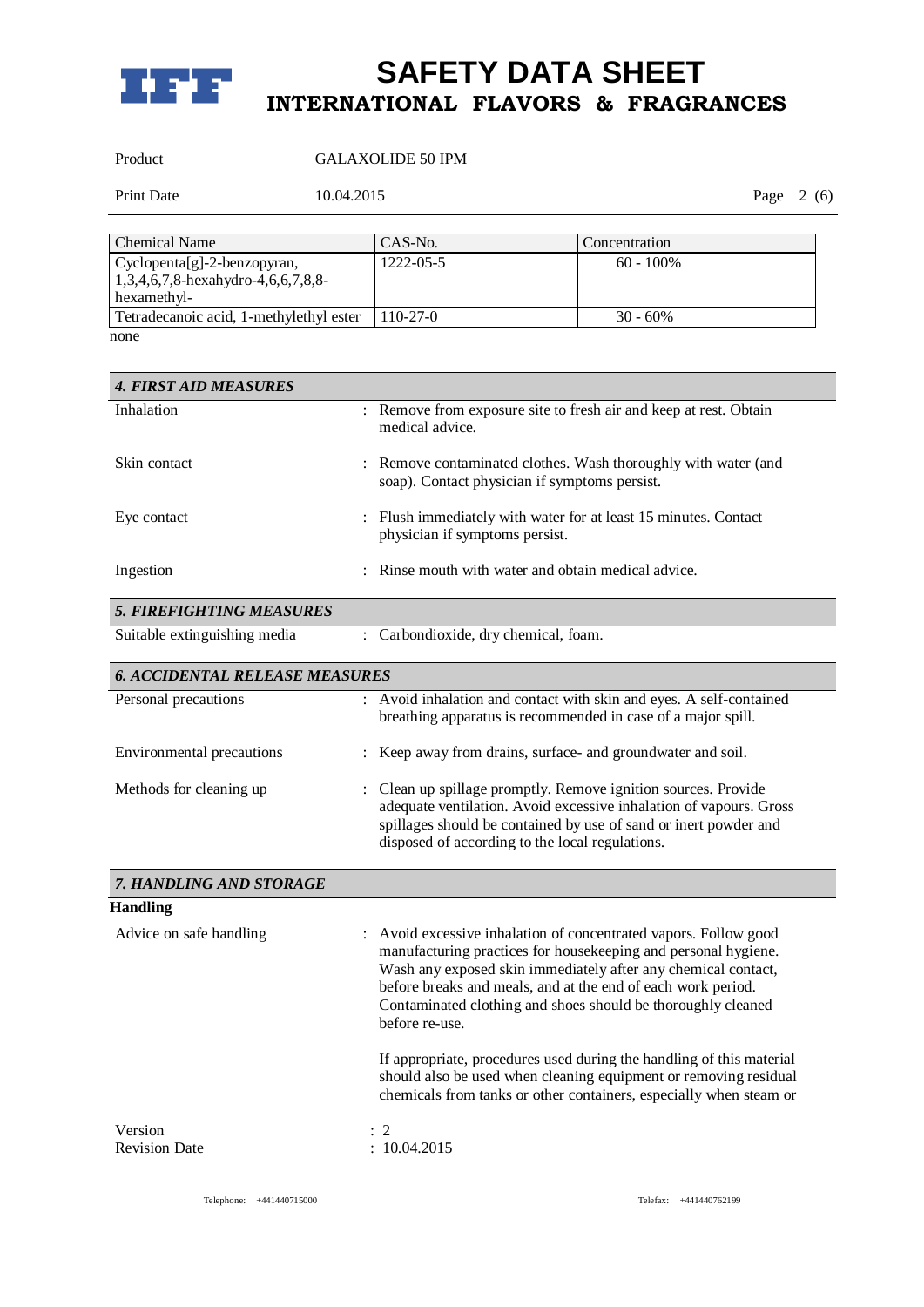

| Product                                          | <b>GALAXOLIDE 50 IPM</b> |                                                                                                                                                                                                                                                                                                                                                                                                                            |      |       |
|--------------------------------------------------|--------------------------|----------------------------------------------------------------------------------------------------------------------------------------------------------------------------------------------------------------------------------------------------------------------------------------------------------------------------------------------------------------------------------------------------------------------------|------|-------|
| <b>Print Date</b>                                | 10.04.2015               |                                                                                                                                                                                                                                                                                                                                                                                                                            | Page | 3 (6) |
| explosion                                        |                          | hot water is used, as this may increase vapor concentrations in the<br>workplace air. Where chemicals are openly handled, access should<br>be restricted to properly trained employees.<br>Keep all heated processes at the lowest necessary temperature in<br>order to minimize emissions of volatile chemicals into the air.<br>Advice on protection against fire and : Keep away from ignition sources and naked flame. |      |       |
| <b>Storage</b>                                   |                          |                                                                                                                                                                                                                                                                                                                                                                                                                            |      |       |
| Requirements for storage areas and<br>containers |                          | : Store in a cool, dry, ventilated area away from heat sources. Keep<br>containers upright and tightly closed when not in use.                                                                                                                                                                                                                                                                                             |      |       |

## *8. EXPOSURE CONTROLS/PERSONAL PROTECTION*

Verify if the substances declared in section 3 have relevant national exposure limits.

## **Personal protective equipment**

| Respiratory protection | Use local exhaust ventilation around open tanks and other open<br>sources of potential exposures in order to avoid excessive inhalation,<br>including places where this material is openly weighed or measured.<br>In addition, use general dilution ventilation of the work area to<br>eliminate or reduce possible worker exposures.<br>No respiratory protection is required during normal operations in a<br>workplace where engineering controls such as adequate ventilation,<br>etc. are sufficient.<br>If engineering controls and safe work practices are not sufficient, an<br>approved, properly fitted respirator with organic vapor cartridges or<br>canisters and particulate filters should be used:<br>a) while engineering controls and appropriate safe work practices<br>and/or procedures are being implemented; or<br>b) during short term maintenance procedures when engineering<br>controls are not in normal operation or are not sufficient; or<br>c) if normal operational workplace vapor concentration in the air is<br>increased due to heat;<br>d)during emergencies; or<br>e) if engineering controls and operational practices are not sufficient<br>to reduce airborne concentrations below an established occupational<br>exposure limit. |
|------------------------|------------------------------------------------------------------------------------------------------------------------------------------------------------------------------------------------------------------------------------------------------------------------------------------------------------------------------------------------------------------------------------------------------------------------------------------------------------------------------------------------------------------------------------------------------------------------------------------------------------------------------------------------------------------------------------------------------------------------------------------------------------------------------------------------------------------------------------------------------------------------------------------------------------------------------------------------------------------------------------------------------------------------------------------------------------------------------------------------------------------------------------------------------------------------------------------------------------------------------------------------------------------------------|
| Hygiene measures       | To the extent deemed appropriate, implement pre-placement and<br>regularly scheduled ascertainment of symptoms and spirometry<br>testing of lung function for workers who are regularly exposed to<br>this material.<br>To the extent deemed appropriate, use an experienced air sampling<br>expert to identify and measure volatile chemicals that could be                                                                                                                                                                                                                                                                                                                                                                                                                                                                                                                                                                                                                                                                                                                                                                                                                                                                                                                 |
| Version                | $\therefore$ 2                                                                                                                                                                                                                                                                                                                                                                                                                                                                                                                                                                                                                                                                                                                                                                                                                                                                                                                                                                                                                                                                                                                                                                                                                                                               |
| <b>Revision Date</b>   | : 10.04.2015                                                                                                                                                                                                                                                                                                                                                                                                                                                                                                                                                                                                                                                                                                                                                                                                                                                                                                                                                                                                                                                                                                                                                                                                                                                                 |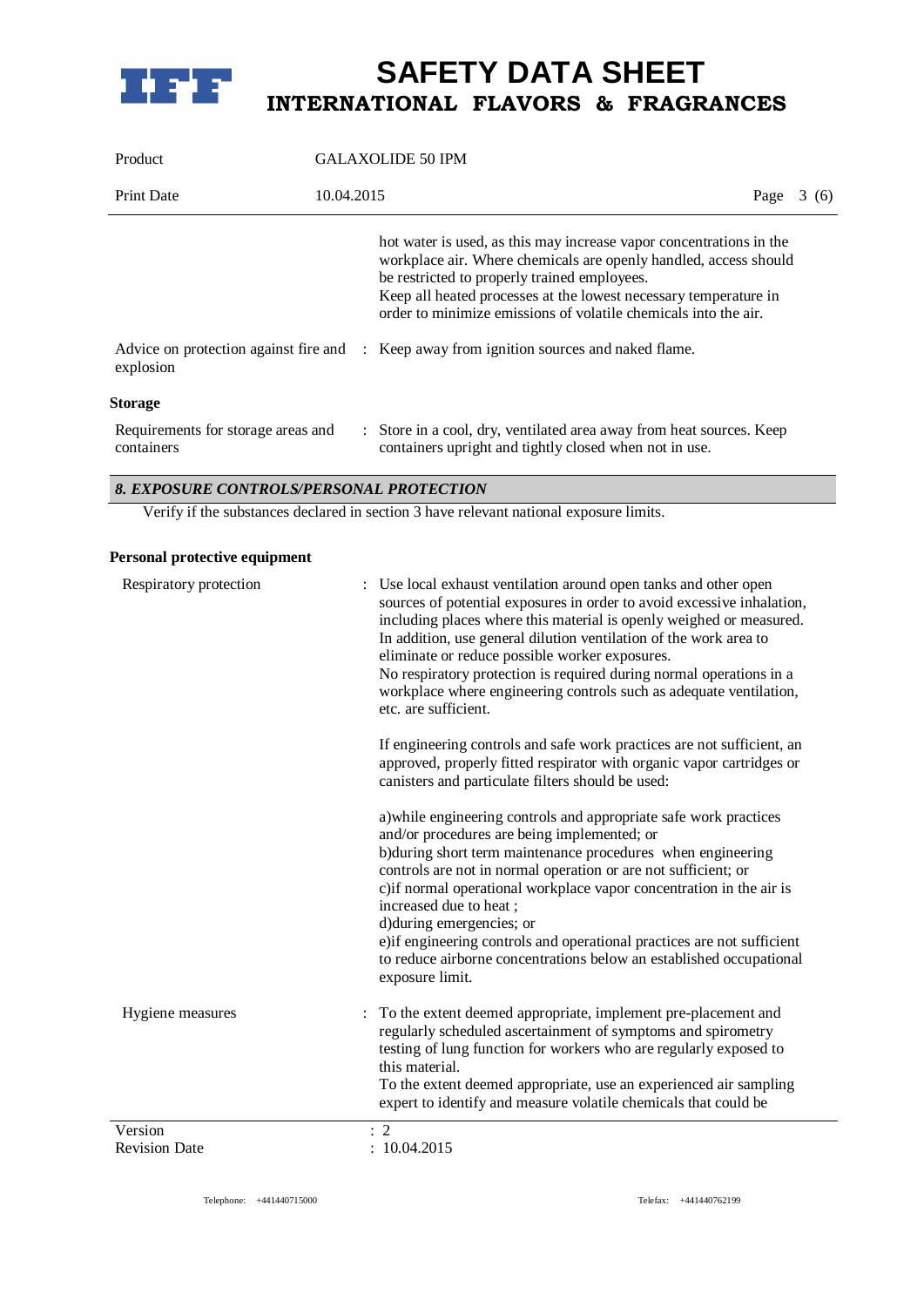

| Product             | <b>GALAXOLIDE 50 IPM</b>                                                                                                                                                                                                                                                                                                                                                                                    |             |  |
|---------------------|-------------------------------------------------------------------------------------------------------------------------------------------------------------------------------------------------------------------------------------------------------------------------------------------------------------------------------------------------------------------------------------------------------------|-------------|--|
| <b>Print Date</b>   | 10.04.2015                                                                                                                                                                                                                                                                                                                                                                                                  | Page $4(6)$ |  |
|                     | present in the workplace air to determine potential exposures and to<br>ensure the continuing effectiveness of engineering controls and<br>operational practices to minimize exposure.                                                                                                                                                                                                                      |             |  |
| Protective measures | In December 2003, the National Institute for Occupational Safety<br>and Health ("NIOSH") published an Alert on preventing lung<br>disease in workers who use or make flavorings [NIOSH Publication<br>Number 2004-110].<br>In August 2004, the United States Flavor and Extract Manufacturers<br>Association (FEMA) issued a report entitled "Respiratory Safety in<br>the Flavor Manufacturing Workplace". |             |  |
|                     | Both of these reports provide recommendations for reducing<br>employee exposure and for medical surveillance in the workplace.<br>The recommendations in these reports are generally applicable to the<br>use of any chemical in the workplace and you are strongly urged to                                                                                                                                |             |  |
|                     | review both of these reports.<br>The report published by FEMA also contains a list of "high priority"<br>chemicals. If any of these chemicals are present in this product at a<br>concentration $> = 1.0\%$ due to an intentional addition by IFF, the<br>chemical(s) will be identified in this safety data sheet.                                                                                         |             |  |

#### *9. PHYSICAL AND CHEMICAL PROPERTIES* **Appearance**

| Appeal alice                               |                                                                                                                                                                  |  |  |  |
|--------------------------------------------|------------------------------------------------------------------------------------------------------------------------------------------------------------------|--|--|--|
| Physical state<br>Colour                   | $:$ liquid<br>: colorless                                                                                                                                        |  |  |  |
| Odour                                      | conforms to standard                                                                                                                                             |  |  |  |
| Safety data                                |                                                                                                                                                                  |  |  |  |
| Flash point                                | $>100.0\ ^{\circ}\mathrm{C}$                                                                                                                                     |  |  |  |
| Ignition temperature                       | $>100\text{ °C}$                                                                                                                                                 |  |  |  |
| Vapour pressure                            | $< 0.01$ hPa<br>Note: Calculated                                                                                                                                 |  |  |  |
| Partition coefficient: n-<br>octanol/water | : $log Pow: 5.920$                                                                                                                                               |  |  |  |
| <b>10. STABILITY AND REACTIVITY</b>        |                                                                                                                                                                  |  |  |  |
| Conditions to avoid                        | Remarks: Direct sources of heat.                                                                                                                                 |  |  |  |
| Hazardous decomposition products           | : Note: Carbon monoxide and unidentified organic compounds may<br>be formed during combustion.                                                                   |  |  |  |
| Hazardous reactions                        | Presents no significant reactivity hazard, by itself or in contact with<br>$\ddot{\cdot}$<br>water. Avoid contact with strong acids, alkali or oxidizing agents. |  |  |  |
| Version                                    | $\therefore$ 2                                                                                                                                                   |  |  |  |
| <b>Revision Date</b>                       | : 10.04.2015                                                                                                                                                     |  |  |  |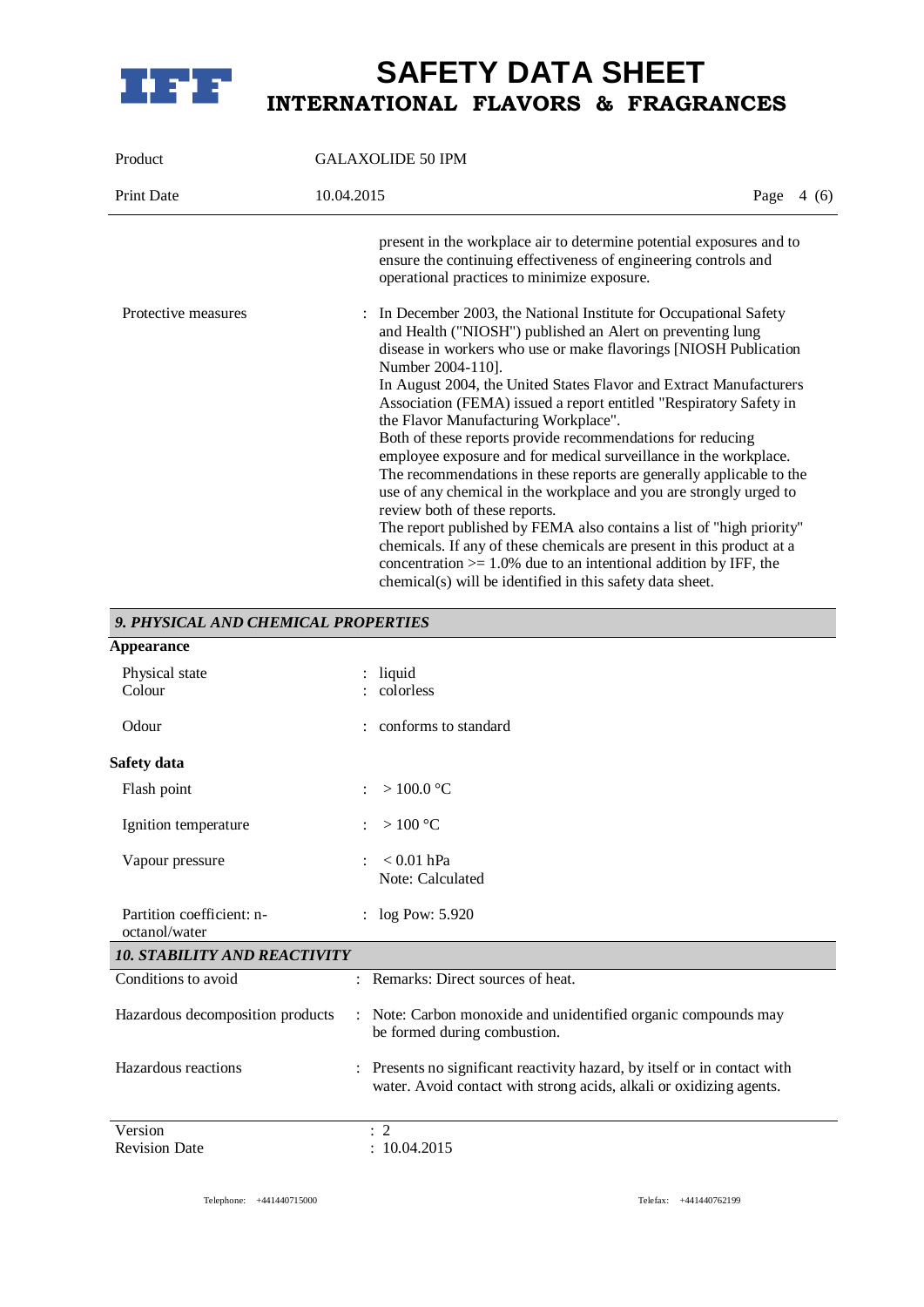

Product GALAXOLIDE 50 IPM

Print Date 10.04.2015 Page 5 (6)

## *11. TOXICOLOGICAL INFORMATION*

There is no data available for this product. The health hazards are assessed based on the ingredients in this preparation and their concentrations.

## *12. ECOLOGICAL INFORMATION*

Avoid contamination of soil, ground and surface water.

| <b>13. DISPOSAL CONSIDERATIONS</b> |                                                                                                                  |
|------------------------------------|------------------------------------------------------------------------------------------------------------------|
| Product                            | Disposal together with normal waste is not allowed. Special disposal<br>required according to local regulations. |
| Contaminated packaging             | Empty containers should be taken to an approved waste handling site<br>for recycling or disposal.                |

## *14. TRANSPORT INFORMATION*

| <b>IATA</b>              |           |                                                                                |
|--------------------------|-----------|--------------------------------------------------------------------------------|
| UN number                | ٠         | 3082                                                                           |
| Description of the goods | ÷         | Environmentally hazardous substance, liquid, n.o.s.<br>(HEXAMETHYLINDANOPYRAN) |
| Labels                   | $\bullet$ | 9                                                                              |
| Packing group            | $\bullet$ | Ш                                                                              |
| <b>IMDG GLOBAL</b>       |           |                                                                                |
| UN number                | $\bullet$ | 3082                                                                           |
| Description of the goods | $\bullet$ | ENVIRONMENTALLY HAZARDOUS SUBSTANCE, LIQUID,                                   |
|                          |           | N.O.S.<br>(HEXAMETHYLINDANOPYRAN)                                              |
| Labels                   | ٠         | 9                                                                              |
| Packing group            |           | Ш                                                                              |
| Marine pollutant         |           | yes                                                                            |

## *15. REGULATORY INFORMATION*

| Labelling according to EC Directives 1999/45/EC<br>Symbol(s) | $\mathcal{L}$        | N                                                | Dangerous for the environment                                                                              |
|--------------------------------------------------------------|----------------------|--------------------------------------------------|------------------------------------------------------------------------------------------------------------|
| $R$ -phrase $(s)$                                            | $\ddot{\phantom{a}}$ |                                                  | R50/53 Very toxic to aquatic organisms, may cause long-term<br>adverse effects in the aquatic environment. |
| $S$ -phrase $(s)$                                            | ÷                    | S61                                              | Avoid release to the environment. Refer to special<br>instructions/Safety data sheets.                     |
| <b>HMIS</b> Classification                                   |                      | $\therefore$ Health hazard: 1<br>Flammability: 1 |                                                                                                            |
| Version<br><b>Revision Date</b>                              |                      | $\therefore$ 2<br>: 10.04.2015                   |                                                                                                            |